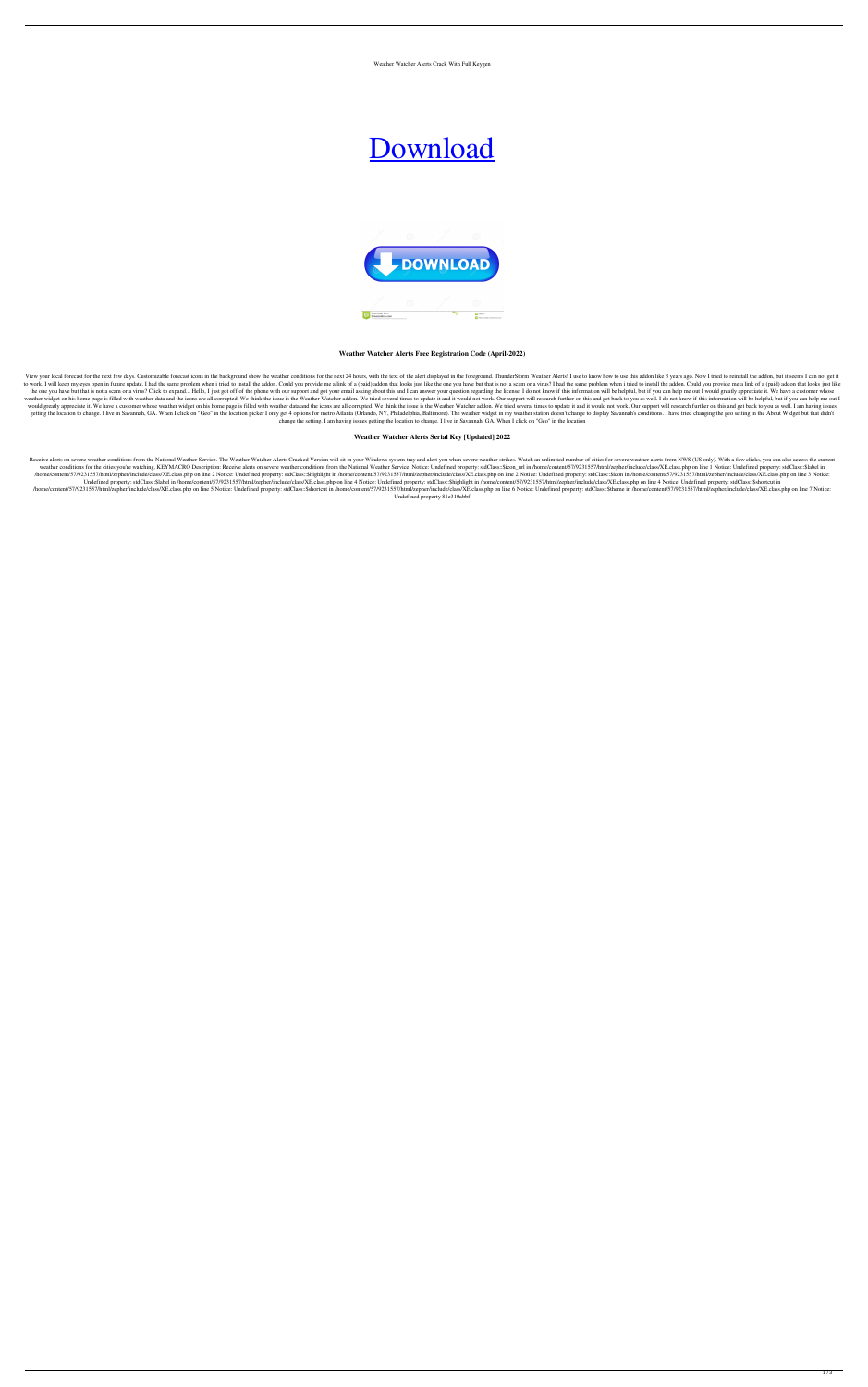#### **Weather Watcher Alerts**

We have tried to make this the most accurate weather service app for Windows that we can. It includes all of the standard services you'd expect, as well as: - Solar activity monitoring - Severe weather alert and warnings warnings - Wind speed and direction - Radar, satellite, and weather balloon images - Up to 14 days of the weather forecast - Historical weather data for all the cities you watch - A nice weather and forecast screen widget weather station - Fully customisable with extensive XML-based configuration files This application is free, and it works on Windows XP, Vista, and Windows 7, and I'm working on a mac version right now as well. There's noth looking for the most complete, this is a good choice. You can get it from: Home » Add-ons » Weather Watcher Alerts Free This program can be found in the Add-ons » Weather Watcher Alerts free add-on category. V1.1 Update (8 first public release of V1.1. This version of Weather Watcher Alerts is much more mature, and will probably be the version we continue to support, but if you find it necessary, you may want to consider this version. We do reasons. In addition to all of the changes listed below, we've made a number of smaller fixes, such as corrected a couple of settings options and the integration of more user-submitted fix suggestions, added some colors to use the current version of python. Supported Platforms - Windows XP, Vista, and Windows 7. What's New in Version 1.1 (8/12/2010): Fixed some issues with the Spanish language Updated native python build

#### **What's New In?**

We are looking for a developer who has an eye for design and the ability to keep up with the latest trends in interface design. Creating multiple screens for the interface is a must. You must be able to create swipeable sc optimized. WET is the Associate Magazine of The International Union Against Tuberculosis and Lung Disease. OVERLAND, OR, UNITED STATES ARTICLE PUBLIC HEALTH MONTH, 2017 Unlock the benefits of well-designed housing with res of a community housing project in Las Cruces, New Mexico. Houses in the community will be stacked vertically and brightly painted in vibrant colours, typical in Native American art and architecture. A bilevel community cen determinants of health. For example, in many low- and middle-income countries, two-thirds of tuberculosis (TB) and human immunodeficiency virus (HIV) disease burden and deaths are concentrated in just 3 per cent of the pop population. Although a large proportion of the U.S. population are immigrants and/or racial and ethnic minorities, a lack of housing opportunities in cities with dense immigrant populations, persistent segregation and risi in this context are not simply descriptive. They have a causal impact on health. They are determinants of TB infection, disease and death. Through the persistent effects of poor housing, segregation and marginalisation aff Perhaps most importantly, poor housing increases poverty rates and creates a cycle of deprivation. Living in poor housing also affects communities negatively, as violence and substance abuse can result in poor housing cond conditions can contribute to ill health. The challenges are two-fold: chronic poor housing may contribute to ill health directly, but it also means that the existing health disparities are exacerbated. Segregation and marg of colour. Healthy housing is a key step in the elimination of health disparities. From housing and financial security, to local policies that maintain a healthy climate, public health is intertwined with good housing. Key